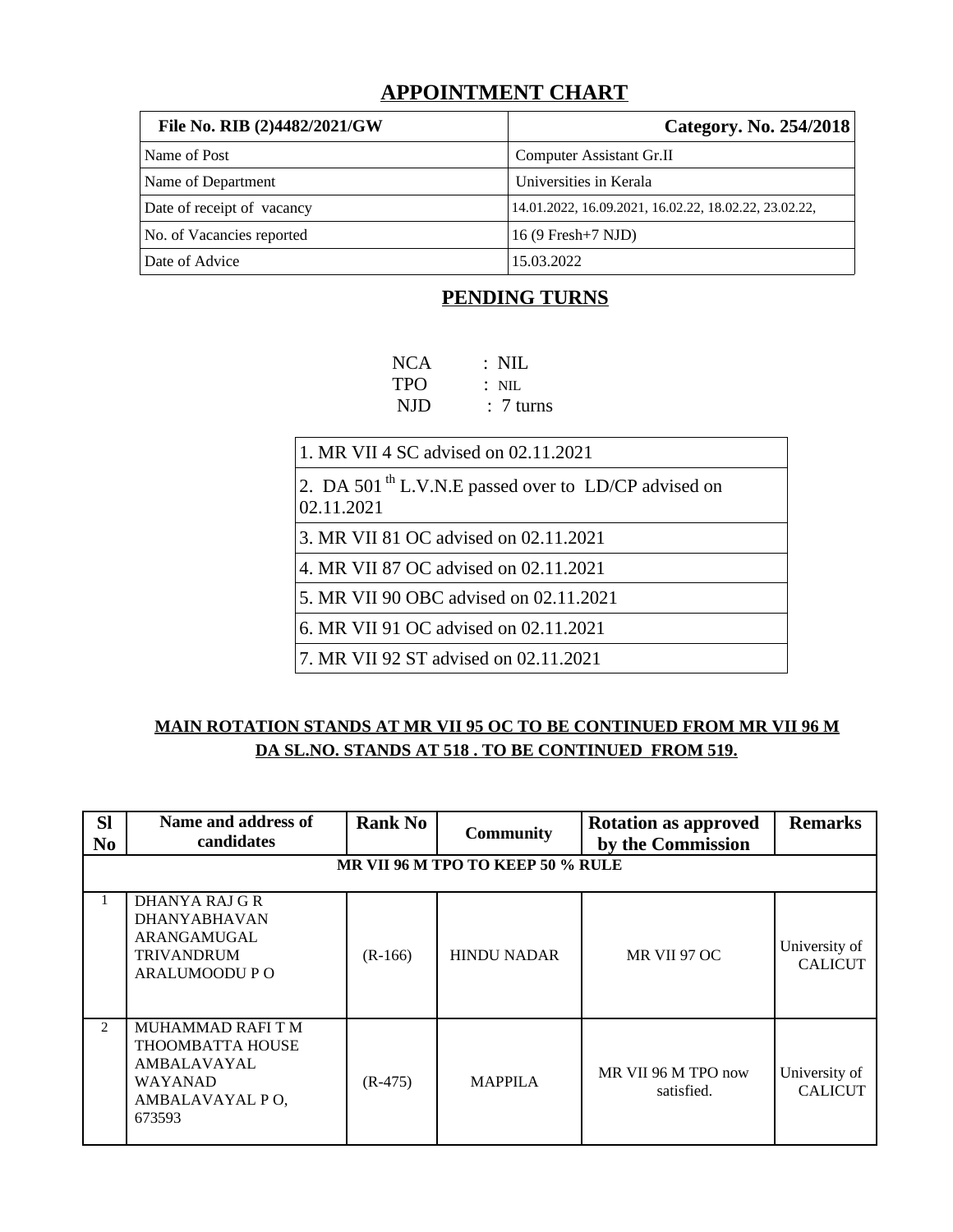| MR VII 98 E/B/T TPO TO KEEP 50 % RULE |                                                                                                                                                                |           |                                                               |                     |                                 |  |
|---------------------------------------|----------------------------------------------------------------------------------------------------------------------------------------------------------------|-----------|---------------------------------------------------------------|---------------------|---------------------------------|--|
| 3                                     | <b>VIDHYA V S</b><br>GOKULAM, DEVINAGAR<br><b>KUNDAMONBHAGAM</b><br>PEYAD PO<br>THIRUVANANTHAPURAM<br>695573                                                   | $(R-167)$ | OBC-<br>VELUTHEDAT<br>MR VII 99 OC<br><b>HU NAIR</b>          |                     | University of<br><b>CALICUT</b> |  |
| $*_4$                                 | MALU D<br>KULATHINKARA VEEDU<br><b>IKOTTUKONAM</b><br><b>BALARAMAPURAM</b><br><b>BALARAMAPURAM PO</b>                                                          | $(R-170)$ | MR VII 98 E/B/T TPO on<br>EZHAVA<br>15.03.2022 now satisfied. |                     | University of<br>Kerala         |  |
| 5                                     | <b>ASHAKM</b><br>THULASI BHAVAN TC<br>6/1277<br>MARUTHANKUZHY<br><b>TRIVANDRUM</b><br><b>KANJIRAMPARA</b>                                                      |           |                                                               |                     |                                 |  |
|                                       | <b>Communication Address</b><br>THULASI BHAVAN, MRA<br>$A-17$<br>TC-38/235(NEW), TC-<br>6/1277(OLD)<br>MARUTHANKUZHY<br>KANJIRAMPARA PO,<br>TRIVANDRUM -695030 | $(R-234)$ | V-THATTAN                                                     | <b>MR VII 100 V</b> | <b>KAU</b>                      |  |
| 6                                     | <b>SREEJITH S G</b><br><b>SREE NILAYAM</b><br>RRVRA 90 NEAR<br>MUNCIPAL COLONY<br>TRIVANDRUM<br>AVANAVANCHERY PO<br>695103                                     | $(R-168)$ | OBC-<br>VELUTHEDAT<br>H NAIR                                  | MR VIII 1 OC        | <b>CUSAT</b>                    |  |
| $\overline{7}$                        | NIDHINA DAS<br><b>KADAVANA</b><br>PADINJATTATHIL<br>ULIYACOVIL PO<br>691019<br><b>KOLLAM</b>                                                                   |           |                                                               |                     |                                 |  |
|                                       | <b>Communication Address</b><br><b>KADAVANA</b><br>PADINJATTATHIL,<br>JANAKEEYA NAGAR 65<br>ULIYACOVIL PO<br>691019<br><b>KOLLAM</b>                           | $(R-176)$ | EZHAVA                                                        | MR VIII 2 E/B/T     | <b>CUSAT</b>                    |  |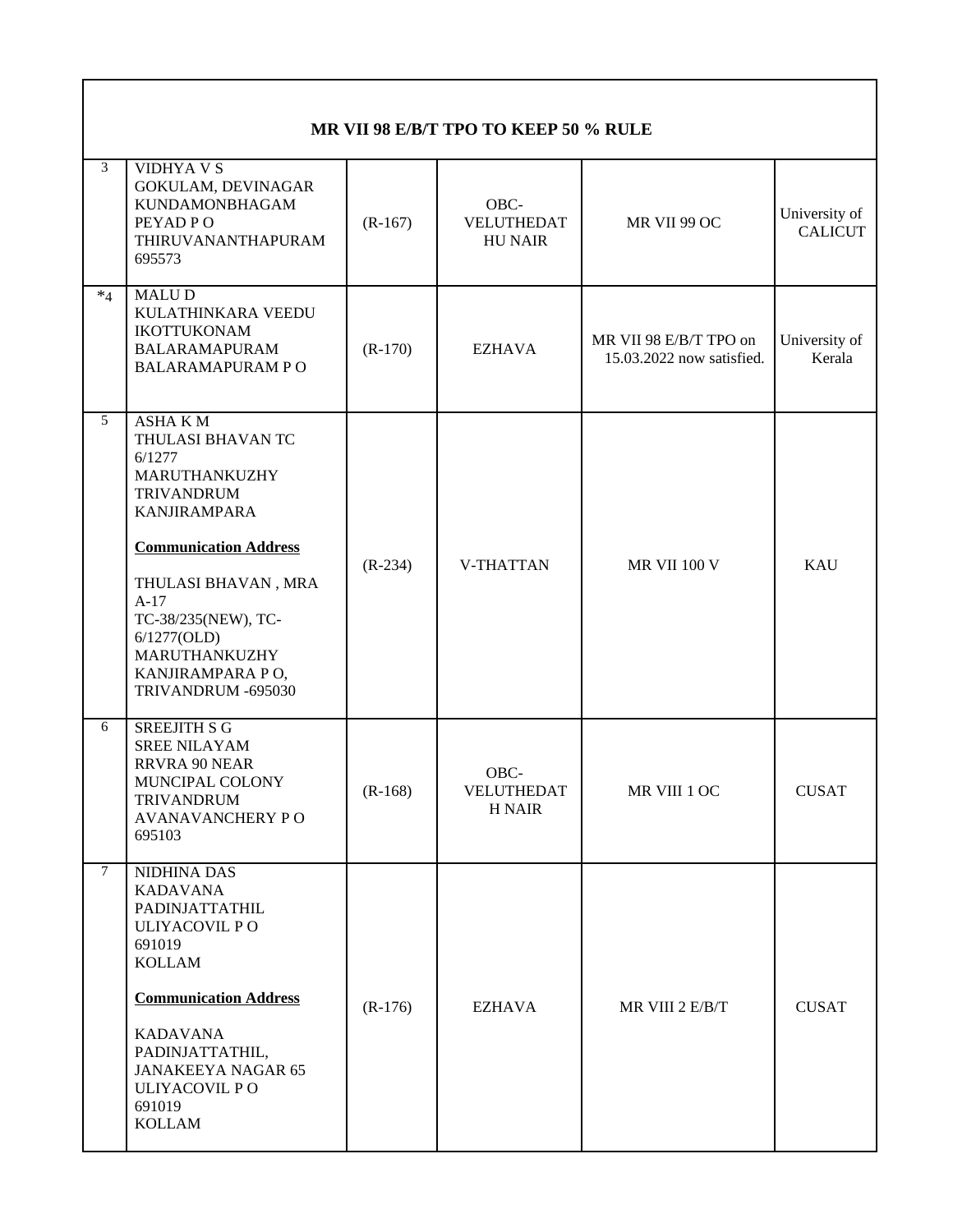| 8  | <b>ARCHANAL J</b><br>JAYA BHAVAN TC 18/2086<br>ANNOOR, THIRUMALA<br>THIRUVANANTHAPURAM<br>THIRUMALA - 695006                                                                                                                | $(R-169)$                  | $\left( -\right)$                  | MR VIII 3 OC                                                                                                      | <b>CUSAT</b> |
|----|-----------------------------------------------------------------------------------------------------------------------------------------------------------------------------------------------------------------------------|----------------------------|------------------------------------|-------------------------------------------------------------------------------------------------------------------|--------------|
| 9  | NIDHIN A K<br>ANJANATTUKUDI HOUSE<br><b>KALADY</b><br><b>ERNAKULAM</b><br><b>KANJOOR 683575</b>                                                                                                                             | $(R-7 SL-SC)$              | <b>SC-PULAYA</b>                   | NJD compensation to<br>MR VII 4 SC advised on<br>02.11.2021                                                       | MG           |
| 10 | MOHAMED SALEEM P<br>PALLATH HOUSE<br>KODALUR, PATTAMBI<br><b>PALAKKAD</b><br><b>MARUTHUR</b>                                                                                                                                | $(R-3,$<br>3% DA-<br>LD/CP | DA-LD/CP                           | NJD compensation to 501 <sup>th</sup><br>DA-LV-NE passed over<br>to LD/CP advised on<br>02.11.2021 now satisfied. | MG           |
| 11 | <b>ANISHMAPP</b><br><b>ANU BHAVAN</b><br>CHANALKARA<br>KOTTAMPALLY<br>THIRUVANANTHAPURAM<br>AMBALATHINKALA PO<br>695572                                                                                                     | $(R-171)$                  | $\left( -\right)$                  | NJD compensation to<br>MR VII 81 OC advised on<br>02.11.2021 now satisfied.                                       | MG           |
| 12 | RIJINA KUMARI M M<br>MOOSARI KANDY<br>MEETHAL HOUSE<br><b>MEPPAYUR VIA</b><br><b>KOZHIKODE</b><br>KALPATHOOR POST 673524                                                                                                    | $(R-172)$                  | $\left( -\right)$                  | NJD compensation to<br>MR VII 87 OC advised on<br>02.11.2021 now satisfied.                                       | MG           |
| 13 | REMYA KRISHNAN J<br><b>REMYA BHAVAN</b><br>CHEKKALAMUKKU<br>THIRUVANANTHAPURAM<br>SREEKARIYAM(P O) 695017<br><b>Communication Address</b><br><b>ANUPAMA</b><br><b>KARIMPALOOR</b><br><b>KOLLAM</b><br>PUTHENKULAM PO 691302 | $(R-174)$                  | <b>OBC-VANIYA</b><br><b>VAISYA</b> | NJD compensation to<br>MR VII 90 OBC advised on<br>02.11.2021 now satisfied.                                      | MG           |
| 14 | <b>MEENA G S</b><br><b>MEENA BHAVAN</b><br>KIZHUVILAM PO,<br><b>ATTINGAL</b><br>KIZHUVILAM 695104<br><b>TRIVANDRUM</b>                                                                                                      | $(R-173)$                  | $\left( -\right)$                  | NJD compensation to<br>MR VII 91 OC advised on<br>02.11.2021 now satisfied.                                       | MG           |